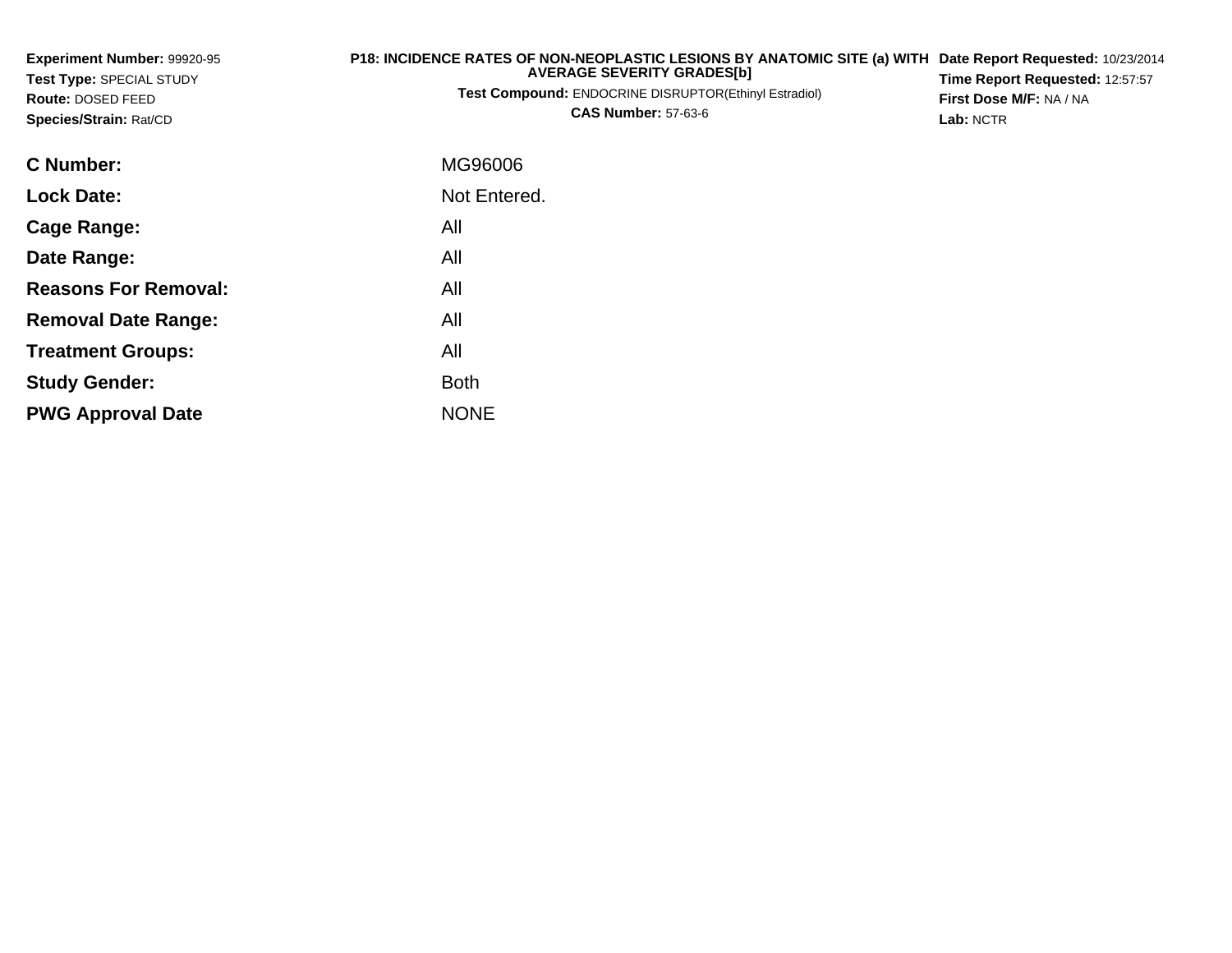| Route: DOSED FEED                        | Test Compound: ENDOCRINE DISRUPTOR(Ethinyl Estradiol) |     |                                                   |         | First Dose M/F: NA / NA |
|------------------------------------------|-------------------------------------------------------|-----|---------------------------------------------------|---------|-------------------------|
| Species/Strain: Rat/CD                   |                                                       |     | <b>CAS Number: 57-63-6</b>                        |         | Lab: NCTR               |
| <b>CD Rat MALE</b>                       | <b>CONTROL</b><br>F4                                  |     | F4/2PPB TO CTRL F4/10PPB TO CTRL F4/50PPB TO CTRL |         |                         |
| <b>Disposition Summary</b>               |                                                       |     |                                                   |         |                         |
| <b>Animals Initially In Study</b>        | 25                                                    | 25  | 26                                                | 25      |                         |
| <b>Early Deaths</b>                      |                                                       |     |                                                   |         |                         |
| <b>Moribund Sacrifice</b>                |                                                       |     | 1                                                 |         |                         |
| <b>Survivors</b>                         |                                                       |     |                                                   |         |                         |
| <b>Terminal Sacrifice</b>                | 25                                                    | 25  | 25                                                | 25      |                         |
| <b>Animals Examined Microscopically</b>  | 25                                                    | 25  | 26                                                | 25      |                         |
| <b>ALIMENTARY SYSTEM</b>                 |                                                       |     |                                                   |         |                         |
| Esophagus                                | (0)                                                   | (0) | (1)                                               | (0)     |                         |
| Liver                                    | (25)                                                  | (1) | (2)                                               | (25)    |                         |
| Bile Duct, Hyperplasia                   |                                                       |     | 1[3.0]                                            | 1[1.0]  |                         |
| Cyst                                     | $\mathbf{1}$                                          |     |                                                   |         |                         |
| Hepatocyte, Degeneration                 |                                                       |     | 1[4.0]                                            |         |                         |
| Hepatocyte, Necrosis                     |                                                       |     | 1[3.0]                                            |         |                         |
| Hepatodiaphragmatic Nodule               |                                                       |     | 1                                                 |         |                         |
| Infiltration Cellular, Lymphocyte        | 1[1.0]                                                |     | 1[4.0]                                            | 1[1.0]  |                         |
| Inflammation, Chronic Active             | 13 [1.0]                                              |     |                                                   | 10[1.1] |                         |
| Vacuolization Cytoplasmic                |                                                       |     |                                                   | 1[1.0]  |                         |
| Pancreas                                 | (0)                                                   | (0) | (1)                                               | (0)     |                         |
| Acinar Cell, Degeneration                |                                                       |     | 1[4.0]                                            |         |                         |
| Infiltration Cellular, Lymphocyte        |                                                       |     | 1[4.0]                                            |         |                         |
| CARDIOVASCULAR SYSTEM                    |                                                       |     |                                                   |         |                         |
| <b>Blood Vessel</b>                      | (0)                                                   | (0) | (1)                                               | (0)     |                         |
| Heart                                    | (0)                                                   | (0) | (1)                                               | (0)     |                         |
| <b>ENDOCRINE SYSTEM</b>                  |                                                       |     |                                                   |         |                         |
| <b>Adrenal Cortex</b>                    | (25)                                                  | (0) | (1)                                               | (25)    |                         |
| <b>Accessory Adrenal Cortical Nodule</b> | 1                                                     |     |                                                   |         |                         |

**P18: INCIDENCE RATES OF NON-NEOPLASTIC LESIONS BY ANATOMIC SITE (a) WITHDate Report Requested:** 10/23/2014

**Time Report Requested:** 12:57:57

**AVERAGE SEVERITY GRADES[b]**

a - Number of animals examined microscopically at site and number of animals with lesion

b - Average severity grade (1-minimal; 2-mild; 3-moderate; 4-marked)

**Experiment Number:** 99920-95**Test Type:** SPECIAL STUDY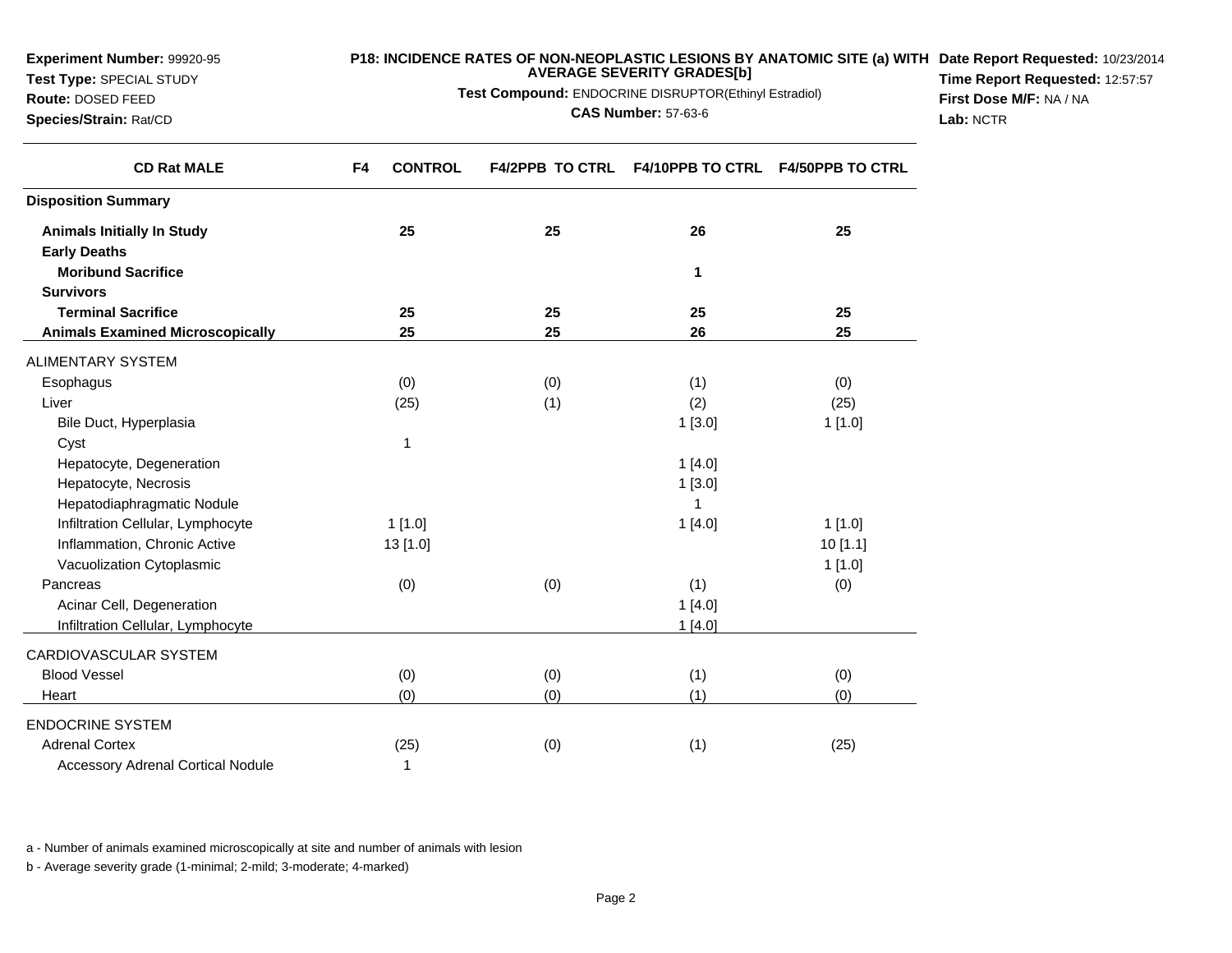**Experiment Number:** 99920-95

# **Test Type:** SPECIAL STUDY

**Species/Strain:** Rat/CD

 $\overline{\phantom{0}}$ 

# **Route:** DOSED FEED

# **P18: INCIDENCE RATES OF NON-NEOPLASTIC LESIONS BY ANATOMIC SITE (a) WITH AVERAGE SEVERITY GRADES[b] Date Report Requested:** 10/23/2014

**Test Compound:** ENDOCRINE DISRUPTOR(Ethinyl Estradiol)

#### **CAS Number:** 57-63-6

**Time Report Requested:** 12:57:58**First Dose M/F:** NA / NA**Lab:** NCTR

| <b>CD Rat MALE</b>                    | <b>CONTROL</b><br>F4 | <b>F4/2PPB TO CTRL</b> | <b>F4/10PPB TO CTRL</b> | <b>F4/50PPB TO CTRL</b> |
|---------------------------------------|----------------------|------------------------|-------------------------|-------------------------|
| Vacuolization Cytoplasmic             | 4[1.3]               |                        |                         | 2[1.5]                  |
| <b>Adrenal Medulla</b>                | (25)                 | (0)                    | (1)                     | (25)                    |
| <b>Pituitary Gland</b>                | (25)                 | (0)                    | (2)                     | (25)                    |
| Pars Distalis, Cyst                   |                      |                        | 1                       | 2                       |
| <b>Thyroid Gland</b>                  | (25)                 | (0)                    | (0)                     | (25)                    |
| Cyst, Squamous                        | 6                    |                        |                         | 4                       |
| <b>GENERAL BODY SYSTEM</b>            |                      |                        |                         |                         |
| None                                  |                      |                        |                         |                         |
| <b>GENITAL SYSTEM</b>                 |                      |                        |                         |                         |
| <b>Coagulating Gland</b>              | (25)                 | (25)                   | (26)                    | (24)                    |
| Bilateral, Developmental Malformation | 1                    |                        |                         | $\mathbf{1}$            |
| Developmental Malformation            | 9                    | 9                      | 6                       | 10                      |
| Hypoplasia                            |                      |                        | 1[4.0]                  |                         |
| Epididymis                            | (25)                 | (25)                   | (26)                    | (25)                    |
| Atrophy                               |                      |                        |                         | 1[2.0]                  |
| Hypoplasia                            |                      |                        | 1[4.0]                  |                         |
| Hypospermia                           |                      |                        |                         | 1[4.0]                  |
| <b>Preputial Gland</b>                | (0)                  | (2)                    | (1)                     | (0)                     |
| Duct, Dilatation                      |                      | 2[3.0]                 |                         |                         |
| Inflammation, Suppurative             |                      | 2[4.0]                 | 1[3.0]                  |                         |
| Prostate, Dorsal/Lateral Lobe         | (6)                  | (7)                    | (10)                    | (6)                     |
| Hypoplasia                            |                      |                        | 1[4.0]                  |                         |
| Inflammation, Suppurative             | 6[1.3]               | 7[1.1]                 | 9[1.4]                  | 6[1.2]                  |
| Prostate, Dorsal/lateral Lobe         | (19)                 | (18)                   | (16)                    | (19)                    |
| Prostate, Ventral Lobe                | (25)                 | (25)                   | (26)                    | (25)                    |
| Hypoplasia                            |                      |                        | 1[4.0]                  |                         |
| Infiltration Cellular, Lymphocyte     | 14 [1.4]             | 9[1.3]                 | 13 [1.7]                | 16 [1.4]                |
| Inflammation, Suppurative             | 1[1.0]               | 1[2.0]                 |                         |                         |
|                                       |                      |                        |                         |                         |

a - Number of animals examined microscopically at site and number of animals with lesion

b - Average severity grade (1-minimal; 2-mild; 3-moderate; 4-marked)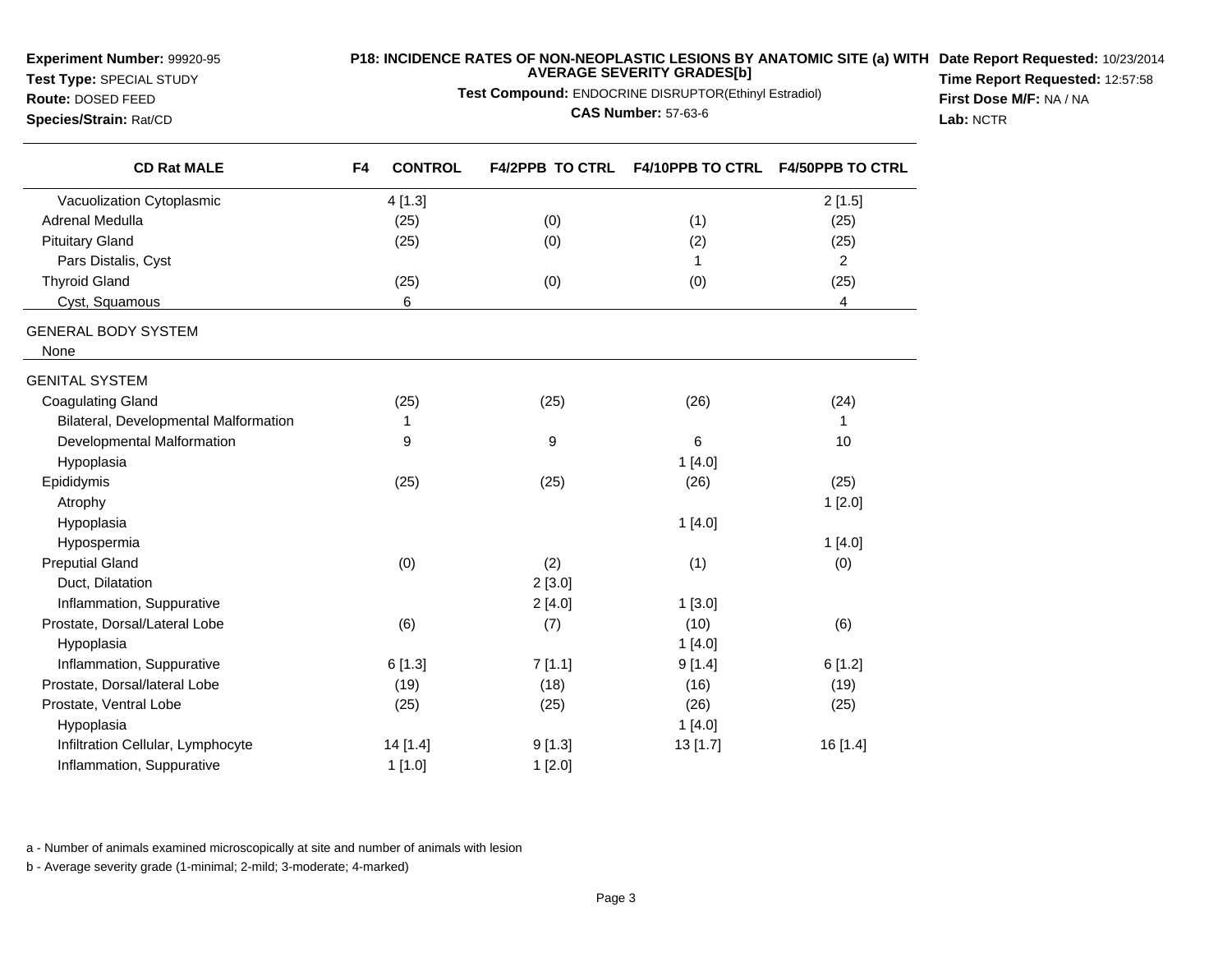**Experiment Number:** 99920-95

**Test Type:** SPECIAL STUDY**Route:** DOSED FEED

**Species/Strain:** Rat/CD

## **P18: INCIDENCE RATES OF NON-NEOPLASTIC LESIONS BY ANATOMIC SITE (a) WITH AVERAGE SEVERITY GRADES[b] Date Report Requested:** 10/23/2014

**Test Compound:** ENDOCRINE DISRUPTOR(Ethinyl Estradiol)

**CAS Number:** 57-63-6

**Time Report Requested:** 12:57:58**First Dose M/F:** NA / NA**Lab:** NCTR

| <b>CD Rat MALE</b>                | <b>CONTROL</b><br>F4 | <b>F4/2PPB TO CTRL</b> | <b>F4/10PPB TO CTRL</b> | <b>F4/50PPB TO CTRL</b> |
|-----------------------------------|----------------------|------------------------|-------------------------|-------------------------|
| <b>Rete Testes</b>                | (25)                 | (24)                   | (26)                    | (25)                    |
| Dilatation                        |                      |                        |                         | 1[2.0]                  |
| <b>Seminal Vesicle</b>            | (25)                 | (25)                   | (26)                    | (25)                    |
| Hypoplasia                        |                      |                        | 1[4.0]                  |                         |
| <b>Testes</b>                     | (25)                 | (25)                   | (26)                    | (25)                    |
| Hypoplasia                        |                      |                        | 1[4.0]                  |                         |
| Seminif Tub, Degeneration         | 1[1.0]               | 3[1.0]                 |                         | 1[4.0]                  |
| <b>HEMATOPOIETIC SYSTEM</b>       |                      |                        |                         |                         |
| <b>Bone Marrow</b>                | (25)                 | (0)                    | (1)                     | (25)                    |
| Spleen                            | (25)                 | (0)                    | (1)                     | (25)                    |
| Congestion                        |                      |                        | 1[3.0]                  |                         |
| Hyperplasia, Lymphoid             |                      |                        | 1[3.0]                  | 1[2.0]                  |
| Thymus                            | (25)                 | (0)                    | (1)                     | (25)                    |
| Atrophy                           |                      |                        | 1[4.0]                  |                         |
| <b>INTEGUMENTARY SYSTEM</b>       |                      |                        |                         |                         |
| <b>Mammary Gland</b>              | (25)                 | (25)                   | (25)                    | (25)                    |
| Alveolus, Hyperplasia             | 3[1.0]               | 5[2.2]                 | 5[2.0]                  | 7[1.9]                  |
| Duct, Hyperplasia                 | 1[1.0]               |                        | 2[1.0]                  |                         |
| Skin                              | (0)                  | (0)                    | (1)                     | (0)                     |
| MUSCULOSKELETAL SYSTEM            |                      |                        |                         |                         |
| <b>Bone</b>                       | (25)                 | (0)                    | (1)                     | (25)                    |
| NERVOUS SYSTEM                    |                      |                        |                         |                         |
| <b>Brain</b>                      | (0)                  | (0)                    | (1)                     | (0)                     |
| Spinal Cord                       | (0)                  | (0)                    | (1)                     | (0)                     |
| RESPIRATORY SYSTEM                |                      |                        |                         |                         |
| Lung                              | (0)                  | (0)                    | (1)                     | (0)                     |
| Infiltration Cellular, Histiocyte |                      |                        | 1[2.0]                  |                         |

a - Number of animals examined microscopically at site and number of animals with lesion

b - Average severity grade (1-minimal; 2-mild; 3-moderate; 4-marked)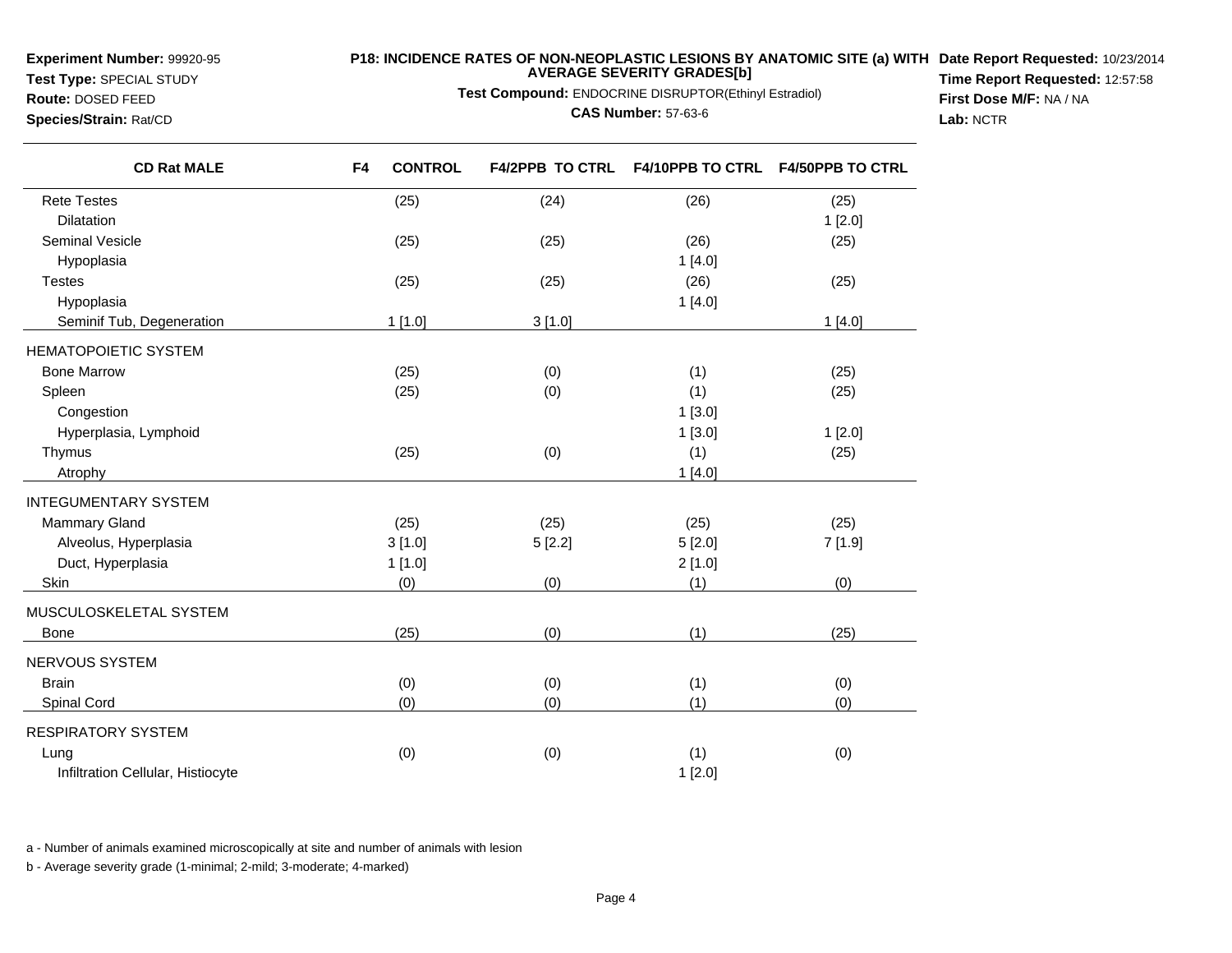| <b>Experiment Number: 99920-95</b><br>Test Type: SPECIAL STUDY<br>Route: DOSED FEED<br>Species/Strain: Rat/CD |                      | P18: INCIDENCE RATES OF NON-NEOPLASTIC LESIONS BY ANATOMIC SITE (a) WITH Date Report Requested: 10/23/2014<br><b>AVERAGE SEVERITY GRADES[b]</b><br>Time Report Requested: 12:57:58<br>Test Compound: ENDOCRINE DISRUPTOR(Ethinyl Estradiol)<br>First Dose M/F: NA / NA<br><b>CAS Number: 57-63-6</b><br>Lab: NCTR |                         |                         |  |
|---------------------------------------------------------------------------------------------------------------|----------------------|-------------------------------------------------------------------------------------------------------------------------------------------------------------------------------------------------------------------------------------------------------------------------------------------------------------------|-------------------------|-------------------------|--|
| <b>CD Rat MALE</b>                                                                                            | <b>CONTROL</b><br>F4 | <b>F4/2PPB TO CTRL</b>                                                                                                                                                                                                                                                                                            | <b>F4/10PPB TO CTRL</b> | <b>F4/50PPB TO CTRL</b> |  |
| Peribronchiolr, Infiltration Cellular,<br>Lymphocyte                                                          |                      |                                                                                                                                                                                                                                                                                                                   | 1[4.0]                  |                         |  |
| Trachea                                                                                                       | (0)                  | (0)                                                                                                                                                                                                                                                                                                               | (1)                     | (0)                     |  |
| SPECIAL SENSES SYSTEM                                                                                         |                      |                                                                                                                                                                                                                                                                                                                   |                         |                         |  |
| None                                                                                                          |                      |                                                                                                                                                                                                                                                                                                                   |                         |                         |  |
| <b>URINARY SYSTEM</b>                                                                                         |                      |                                                                                                                                                                                                                                                                                                                   |                         |                         |  |
| Kidney                                                                                                        | (25)                 | (0)                                                                                                                                                                                                                                                                                                               | (1)                     | (25)                    |  |
| Cortex, Cyst                                                                                                  |                      |                                                                                                                                                                                                                                                                                                                   |                         | 4                       |  |
| Epithelium, Pelvis, Hyperplasia                                                                               |                      |                                                                                                                                                                                                                                                                                                                   |                         | 1[2.0]                  |  |
| <b>Hyaline Droplet</b>                                                                                        |                      |                                                                                                                                                                                                                                                                                                                   |                         | 4[1.0]                  |  |
| Infiltration Cellular, Lymphocyte                                                                             | 14 [1.0]             |                                                                                                                                                                                                                                                                                                                   | 1[4.0]                  | 13 [1.2]                |  |
| Inflammation, Chronic                                                                                         | 1[1.0]               |                                                                                                                                                                                                                                                                                                                   |                         |                         |  |
| Interstitium, Fibrosis                                                                                        |                      |                                                                                                                                                                                                                                                                                                                   | 1[2.0]                  | 2[1.5]                  |  |
| Renal Tubule, Dilatation                                                                                      | 2[1.0]               |                                                                                                                                                                                                                                                                                                                   |                         | 5[1.4]                  |  |
| Renal Tubule, Mineralization                                                                                  |                      |                                                                                                                                                                                                                                                                                                                   |                         | 1[1.0]                  |  |
| Renal Tubule, Regeneration                                                                                    | 8[1.0]               |                                                                                                                                                                                                                                                                                                                   |                         | 11 [1.0]                |  |
| Urinary Bladder                                                                                               | (0)                  | (0)                                                                                                                                                                                                                                                                                                               | (1)                     | (0)                     |  |

\*\*\*END OF MALE DATA\*\*\*

a - Number of animals examined microscopically at site and number of animals with lesion

b - Average severity grade (1-minimal; 2-mild; 3-moderate; 4-marked)

**Experiment Number:** 99920-95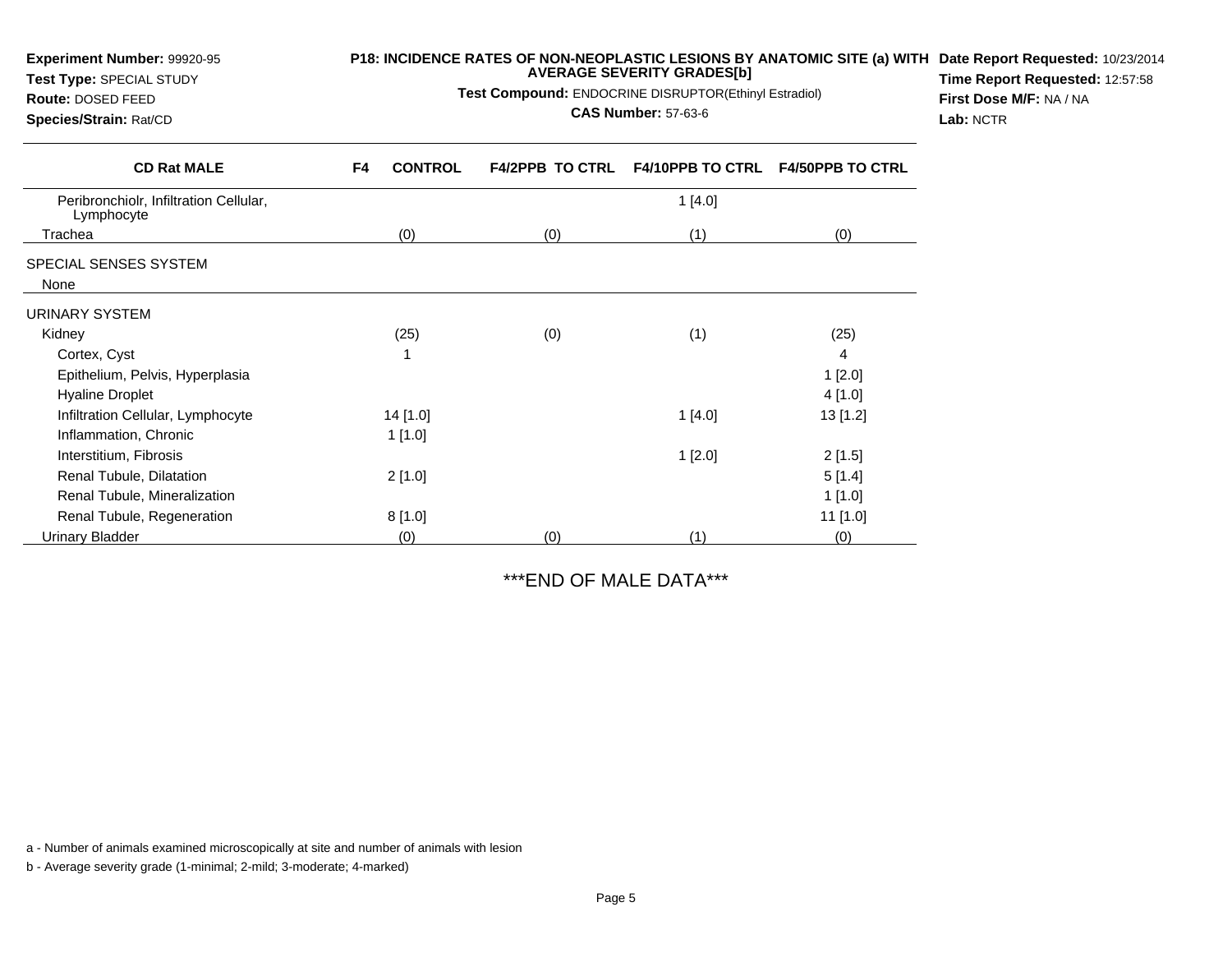| Route: DOSED FEED<br>Species/Strain: Rat/CD   | Test Compound: ENDOCRINE DISRUPTOR(Ethinyl Estradiol)<br><b>CAS Number: 57-63-6</b> |                        |              |                                   | First Dose M/F: NA / NA<br>Lab: NCTR |
|-----------------------------------------------|-------------------------------------------------------------------------------------|------------------------|--------------|-----------------------------------|--------------------------------------|
| <b>CD Rat FEMALE</b>                          | <b>CONTROL</b><br>F4                                                                | <b>F4/2PPB TO CTRL</b> |              | F4/10PPB TO CTRL F4/50PPB TO CTRL |                                      |
| <b>Disposition Summary</b>                    |                                                                                     |                        |              |                                   |                                      |
| <b>Animals Initially In Study</b>             | 25                                                                                  | 25                     | 26           | 25                                |                                      |
| <b>Early Deaths</b>                           |                                                                                     |                        |              |                                   |                                      |
| <b>Natural Death</b>                          |                                                                                     |                        | $\mathbf{1}$ |                                   |                                      |
| <b>Survivors</b><br><b>Terminal Sacrifice</b> | 25                                                                                  | 25                     | 25           | 25                                |                                      |
| <b>Animals Examined Microscopically</b>       | 25                                                                                  | 25                     | 26           | 25                                |                                      |
|                                               |                                                                                     |                        |              |                                   |                                      |
| ALIMENTARY SYSTEM<br>Esophagus                | (0)                                                                                 | (0)                    | (1)          | (0)                               |                                      |
| Liver                                         | (25)                                                                                | (0)                    | (1)          | (25)                              |                                      |
| Developmental Malformation                    | $\mathbf{1}$                                                                        |                        |              |                                   |                                      |
| Pancreas                                      | (0)                                                                                 | (0)                    | (1)          | (0)                               |                                      |
| CARDIOVASCULAR SYSTEM                         |                                                                                     |                        |              |                                   |                                      |
| <b>Blood Vessel</b>                           | (0)                                                                                 | (0)                    | (1)          | (0)                               |                                      |
| Heart                                         | (0)                                                                                 | (0)                    | (1)          | (0)                               |                                      |
| <b>ENDOCRINE SYSTEM</b>                       |                                                                                     |                        |              |                                   |                                      |
| <b>Adrenal Cortex</b>                         | (25)                                                                                | (0)                    | (2)          | (25)                              |                                      |
| Adrenal Medulla                               | (25)                                                                                | (0)                    | (2)          | (25)                              |                                      |
| <b>Pituitary Gland</b>                        | (25)                                                                                | (0)                    | (1)          | (25)                              |                                      |
| <b>Thyroid Gland</b>                          | (25)                                                                                | (0)                    | (1)          | (25)                              |                                      |
| Bilateral, Keratin Cyst                       | 1                                                                                   |                        |              |                                   |                                      |
| Keratin Cyst                                  | $\overline{1}$                                                                      |                        |              | $\mathbf 1$                       |                                      |
| <b>GENERAL BODY SYSTEM</b>                    |                                                                                     |                        |              |                                   |                                      |
| None                                          |                                                                                     |                        |              |                                   |                                      |
| <b>GENITAL SYSTEM</b>                         |                                                                                     |                        |              |                                   |                                      |
| <b>Clitoral Gland</b>                         | (3)                                                                                 | (0)                    | (0)          | (0)                               |                                      |
|                                               |                                                                                     |                        |              |                                   |                                      |

**P18: INCIDENCE RATES OF NON-NEOPLASTIC LESIONS BY ANATOMIC SITE (a) WITHDate Report Requested:** 10/23/2014

**Time Report Requested:** 12:57:58

**AVERAGE SEVERITY GRADES[b]**

a - Number of animals examined microscopically at site and number of animals with lesion

b - Average severity grade (1-minimal; 2-mild; 3-moderate; 4-marked)

**Experiment Number:** 99920-95**Test Type:** SPECIAL STUDY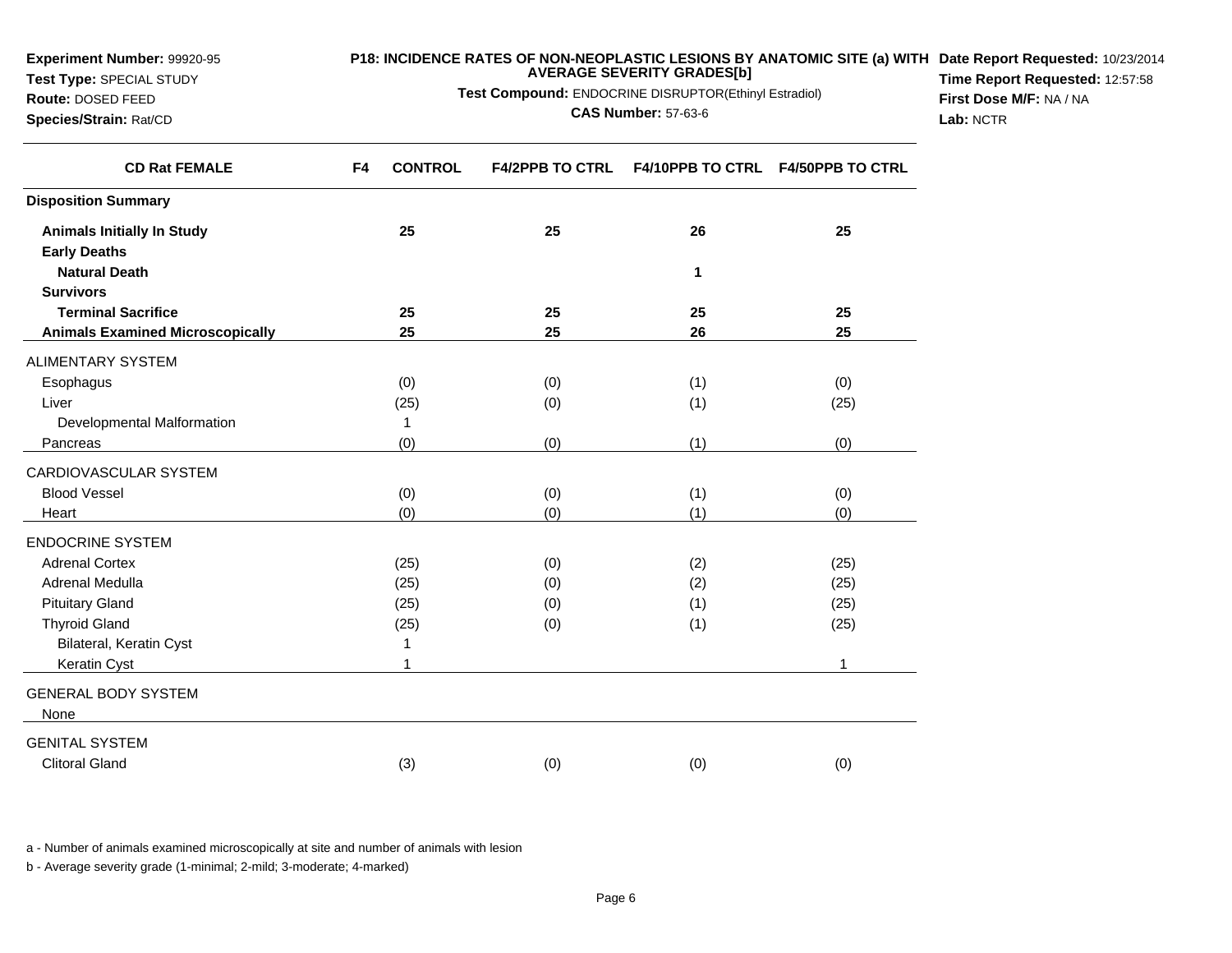**Experiment Number:** 99920-95

**Test Type:** SPECIAL STUDY**Route:** DOSED FEED

**Species/Strain:** Rat/CD

## **P18: INCIDENCE RATES OF NON-NEOPLASTIC LESIONS BY ANATOMIC SITE (a) WITH AVERAGE SEVERITY GRADES[b] Date Report Requested:** 10/23/2014

**Test Compound:** ENDOCRINE DISRUPTOR(Ethinyl Estradiol)

**CAS Number:** 57-63-6

**Time Report Requested:** 12:57:58**First Dose M/F:** NA / NA**Lab:** NCTR

| <b>CD Rat FEMALE</b>         | <b>CONTROL</b><br>F4 | <b>F4/2PPB TO CTRL</b> | F4/10PPB TO CTRL F4/50PPB TO CTRL |                |
|------------------------------|----------------------|------------------------|-----------------------------------|----------------|
| Distended                    | 3                    |                        |                                   |                |
| Inflammation, Chronic Active | 3[3.0]               |                        |                                   |                |
| Ovary                        | (25)                 | (25)                   | (26)                              | (25)           |
| Corpus Luteum, Cyst          |                      |                        |                                   |                |
| Cyst                         | $\overline{2}$       | 1                      |                                   |                |
| <b>Diestrus</b>              | 6                    | $\overline{7}$         | 9                                 | 8              |
| Estrus                       | 7                    | 11                     | $\overline{2}$                    | 2              |
| Follicle, Cyst               |                      |                        |                                   |                |
| <b>Metestrus</b>             |                      | 3                      | 3                                 | 6              |
| Proestrus                    | 8                    | 4                      | 12                                | 9              |
| Oviduct                      | (25)                 | (25)                   | (26)                              | (25)           |
| Uterus                       | (25)                 | (25)                   | (26)                              | (25)           |
| <b>Diestrus</b>              | 5                    | 6                      | $\overline{7}$                    | $\overline{7}$ |
| Estrus                       | 7                    | 11                     | 2                                 | $\overline{c}$ |
| <b>Metestrus</b>             | 5                    | 4                      | 5                                 | 7              |
| Proestrus                    | 8                    | 4                      | 12                                | 9              |
| Vagina                       | (25)                 | (25)                   | (26)                              | (25)           |
| <b>Diestrus</b>              | 5                    | 6                      | 7                                 | 7              |
| Estrus                       | 8                    | 7                      | 4                                 | 5              |
| Metestrus                    | 5                    | 8                      | 5                                 | 5              |
| Proestrus                    | $\overline{7}$       | 4                      | 10                                | 8              |
| <b>HEMATOPOIETIC SYSTEM</b>  |                      |                        |                                   |                |
| <b>Bone Marrow</b>           | (25)                 | (0)                    | (1)                               | (25)           |
| Lymph Node                   | (0)                  | (0)                    | (1)                               | (0)            |
| Lymph Node, Mandibular       | (0)                  | (0)                    | (1)                               | (0)            |
| Spleen                       | (25)                 | (0)                    | (2)                               | (25)           |
| Thymus                       | (25)                 | (0)                    | (1)                               | (25)           |

INTEGUMENTARY SYSTEM

a - Number of animals examined microscopically at site and number of animals with lesion

b - Average severity grade (1-minimal; 2-mild; 3-moderate; 4-marked)